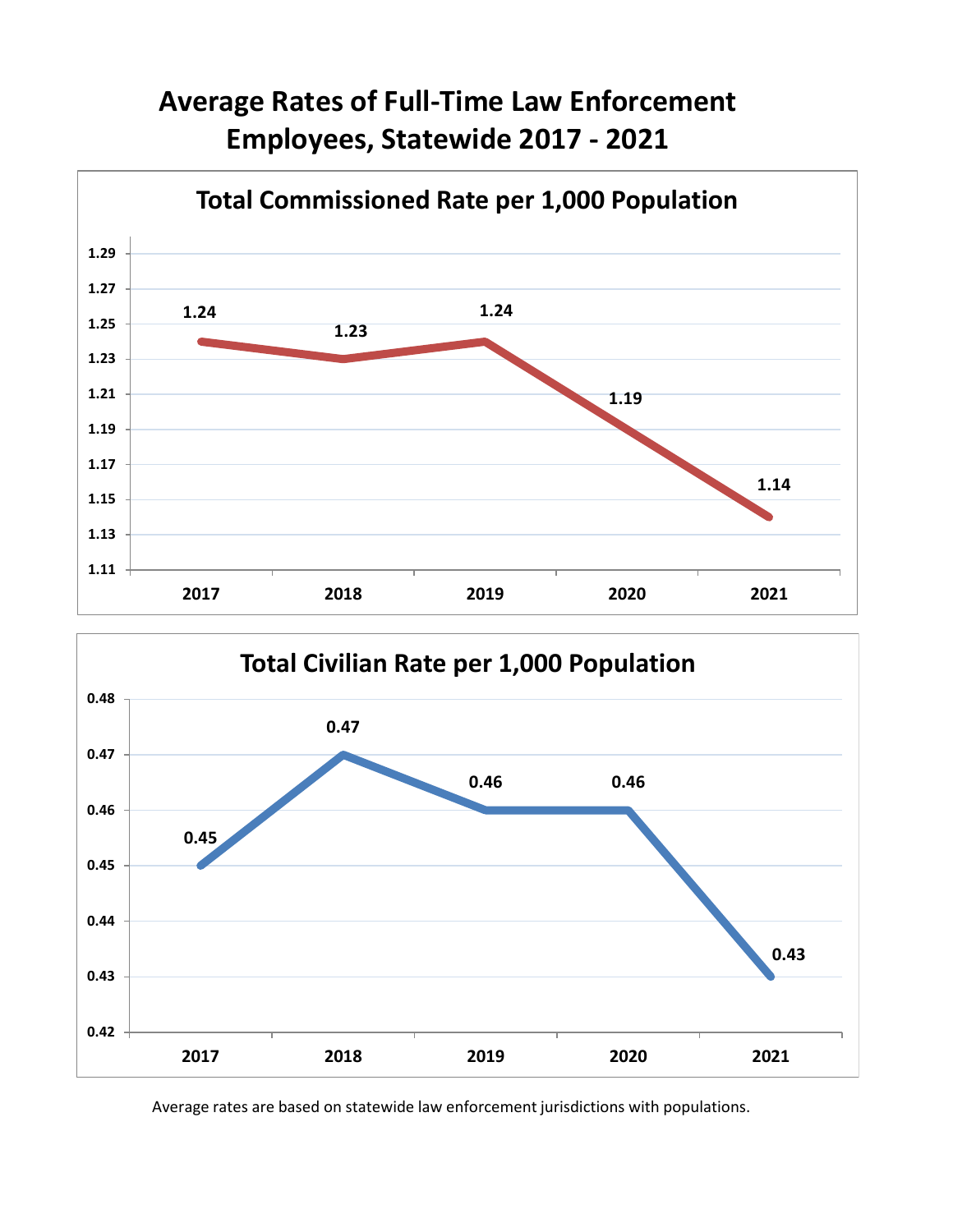## **Average Rates of Full-Time Law Enforcement Employees, Statewide Sheriffs' Offices 2017 - 2021**





Average rates are based on statewide Sheriff's Office jurisdictions with populations ranging from approximately 2,200 to over 437,000.